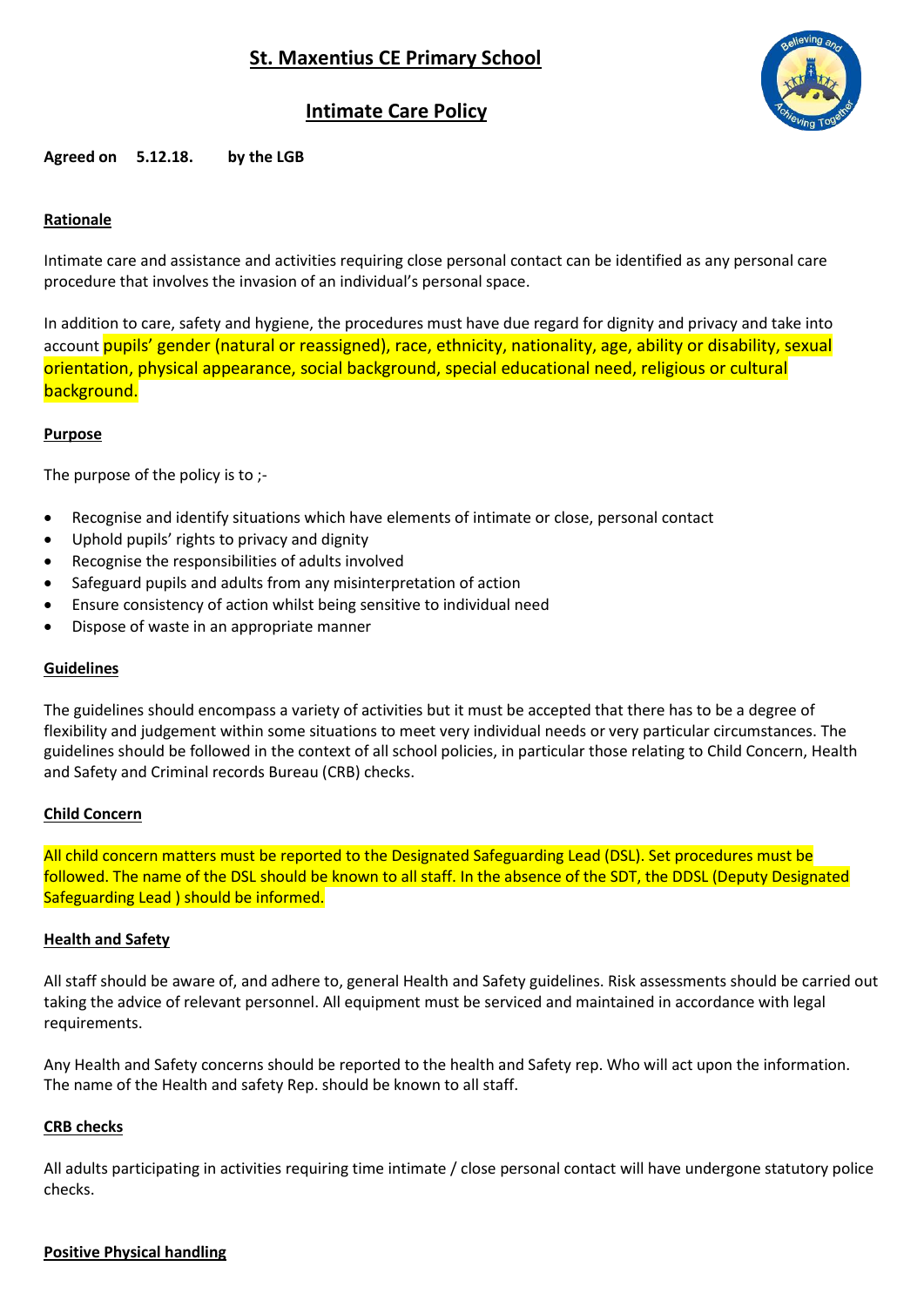Some pupils may resist appropriate physical care requiring intimate or close personal contact. Staff, parents and pupils should be aware of the school policy regarding this.

# **The role of students and volunteer helpers**

Student, volunteer helpers (including parent helpers) must be supervised and not be put in a situation where they are alone with pupils except in extreme / emergency circumstances.

No students or volunteers will be asked to participate in activities requiring intimate or close personal contact.

Student, volunteer helpers (including parent helpers) should not

- Assist with toileting pupils
- Assist with any feeding regime requiring medical training or put in a position that would require them to respond in an emergency situation

Student, volunteer helpers (including parent helpers) may

- Assist at the dining table in general situations
- Assist in helping pupils change for PE if under the close supervision of support staff

### **Physical Assistance**

- 1. Give verbal prompts and/or instructions before moving into a pupil's personal space
- 2. Give verbal prompts before touching, handling or moving a pupil
- 3. Have regard for advice and instructions given by therapists regarding individual pupil's movements and transfers.
- 4. Always use recommended equipment to assist with movement and transfers
- 5. Check equipment regularly

# **Toileting and Changing**

The following points must be taken into consideration

- 1. The need for privacy whilst being aware of the need to protect pupils from inappropriate touching
- 2. The need for privacy whilst being aware of the need for staff from allegations of inappropriate touching
- 3. Consistency of approach with necessary information, routines and verbal prompts communicated to staff assisting
- 4. Assistant's personal hygiene procedures to include the use of aprons, gloves etc. and emphasise the importance of correct hand washing
- 5. General hygiene and disposal of waste procedures to be followed. N.B. soiled nappies, catheters etc. are not 'clinical waste'. It is sufficient to double bag waste
- 6. Ensure that females and boys who catheterise are cleaned 'front to back' to prevent the risk of infection
- 7. Give sufficient time for the pupil to achieve, to be aware of expectations, and be familiar with the type and frequency of prompts
- 8. Encourage as much independence as possible, using the progression of skills appropriate to the individual need i.e.
	- Opportunity
	- Dependence
	- Co-operation
	- **•** Participation
	- Supervised independent action
	- Independence
- 9. Female pupils will be assisted by two females. Infant males will be assisted by two females. Older girls will be assisted by two females. Older boys will assisted by two males if possible. They will not be assisted by two female support staff unless necessary i.e. one or no male member of staff is present. In the case of one male being present, the female will be the helper.
- 10. Creams etc. will only be applied with written permission of parents
- 11. Parental agreement will be secured before procedures take place.

### **Feeding and eating**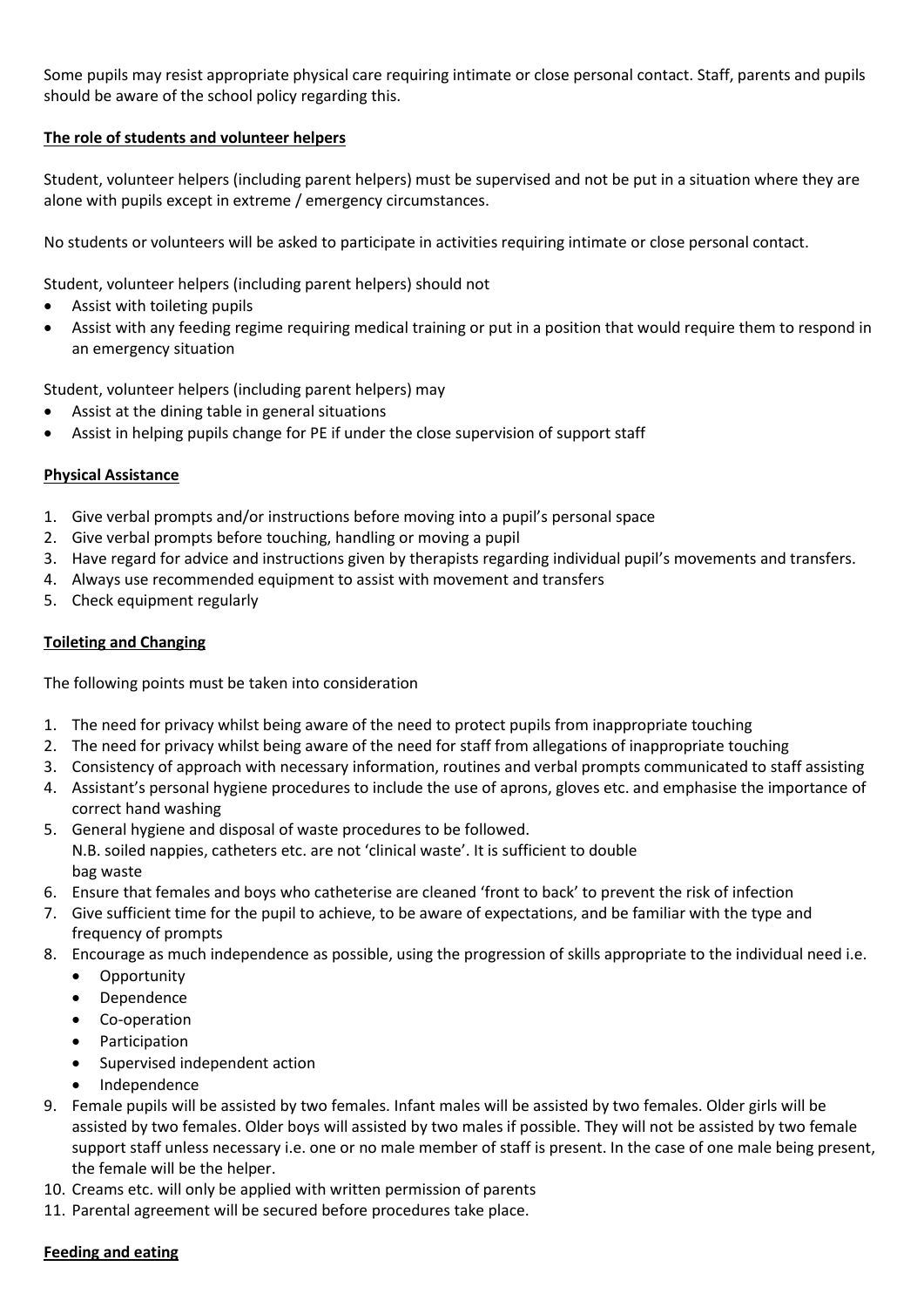- 1. All procedures and routines to be kept up to date with information from parents and Health Care professionals
- 2. Account to be taken of pupil likes and dislikes in addition to essential requirements
- 3. Hygiene procedures to be adhered to (NB it is not appropriate to use the same apron / overall to be worn when assisting with feeding and personal hygiene)
- 4. Emergency procedures to be known and understood if choking is a potential hazard
- 5. The importance of school interaction with peers at snack / lunchtime should not be underestimated.

# **Equal Opportunities and Diversity**

All pupils, regardless of family background, gender (natural or reassigned), race, ethnicity, nationality, age, ability or disability, sexual orientation, physical appearance, social background, special educational need, religious or cultural background have the right to feel valued and safe at our school. All pupils will be treated equally and fairly and this policy will be implemented consistently regardless of any of the aforementioned descriptors.

# **Review of Procedures and Protocols**

Pupils may have individual bathroom, feeding and physical assistance regimes which will need to be reviewed and amended. Advice from therapists should be sought.

The general policy should be reviewed in accordance with the review of all school policies or sooner if local or national directives impact upon it.